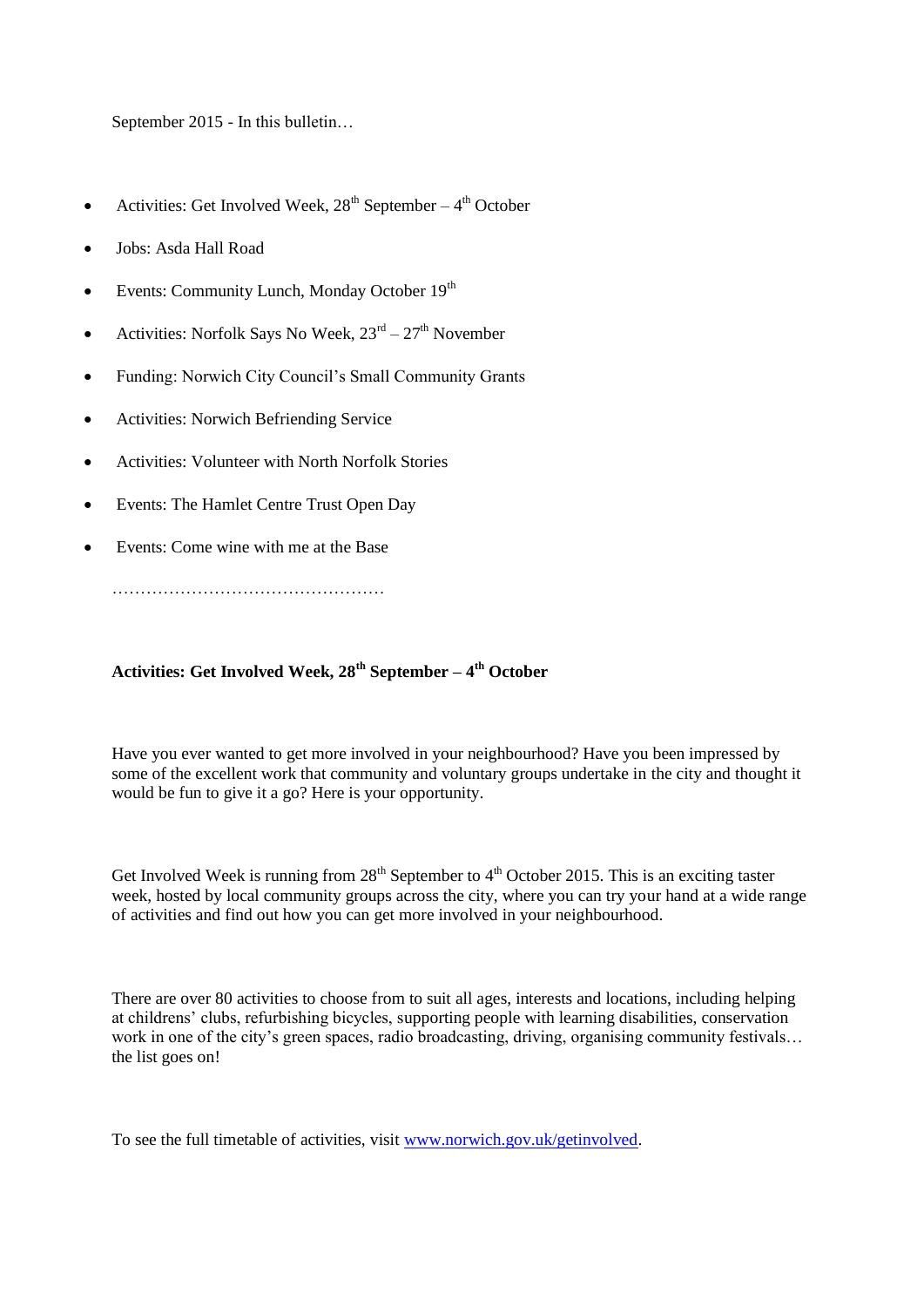Please circulate this information to all your members, users, parents. Volunteering is great for your CV, the community and the soul, and this is a great opportunity for residents to get a taste of what activities are out there.

…………………………………………

## **Jobs: Asda Hall Road**

Asda are now hiring for their new store on Hall Road. The application process appears to be entirely online and can be found at [www.asda.com/jobs.](http://www.asda.com/jobs)

If residents need help in using the online system to apply then local organisations are offering regular drop-in support from now until half-term:

- Wednesdays, 10am 2pm: New Hope Christian Centre, Martineau Lane
- Thursdays, 2pm 4pm: East City and Framingham Earl Area Children's Centre, Duckett Close

Residents are encouraged to drop in to any of these sessions where volunteers will be on hand with laptops to help them apply for a job. On Thursdays, there will also be a money advice expert at the Children's Centre to discuss any questions residents may have about the impact of paid employment on their benefits and overall income.

The City Council are also holding a jobs fair at St. Andrews and Blackfriars Hall on Wednesday 23<sup>rd</sup> September from 10:30am until 2:30pm where residents can get similar support for these and other jobs.

Please forward this information throughout your networks. It's important local residents know about these jobs and the support available to complete the application.

…………………………………………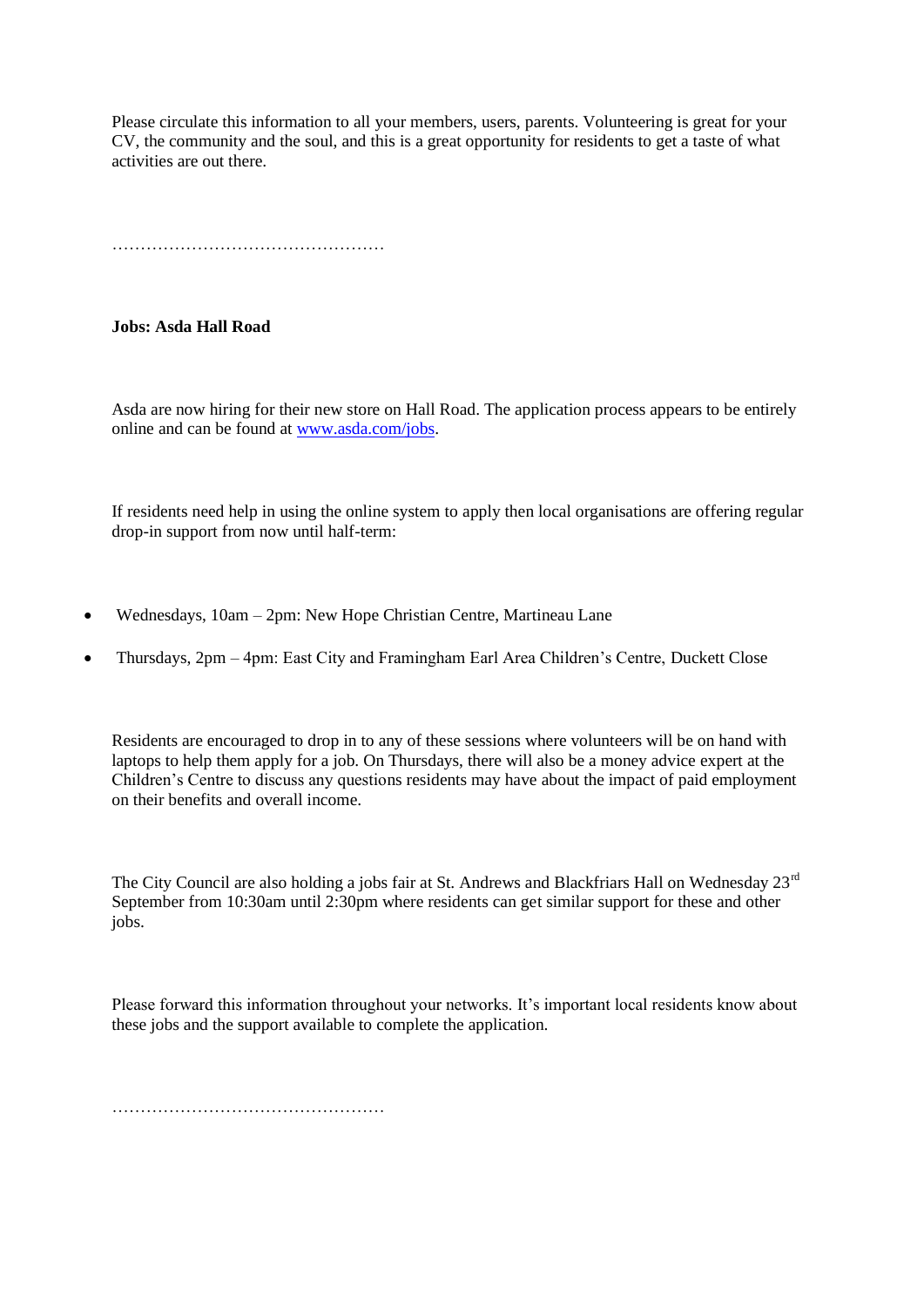## **Events: Community Lunch, Monday October 19th**

The next networking lunch for the south Norwich neighbourhood will be on Monday  $19<sup>th</sup>$  October from 12:30 – 14:00 at Old Lakenham Community Centre on Harwood Road.

This lunch is for any individuals, organisations or community groups working in the south Norwich neighbourhood. A further email will go out shortly with additional details, but put the date in your diary!

…………………………………………

**Activities: Norfolk Says No Week, 23rd – 27 th November**

Norfolk Says No 2015 runs from  $23<sup>rd</sup>$  to  $27<sup>th</sup>$  November. The week is for agencies, charities, community organisations and residents to come together to raise awareness of the ongoing issue of domestic abuse and take a united stand against it.

Community organisations are perfectly placed to raise awareness about this issue and we are seeking groups who we can work alongside during this week to do this. Activities could range from having a pledge wall in a reception area to workshops from experts to craft sessions.

All ages are affected by domestic abuse, and sessions can be tailored appropriately.

If you are interested to have a chat about what we might be able to do, please email [maxgriffiths@norwich.gov.uk.](mailto:maxgriffiths@norwich.gov.uk)

…………………………………………

**Funding: Norwich City Council's Small Community Grants**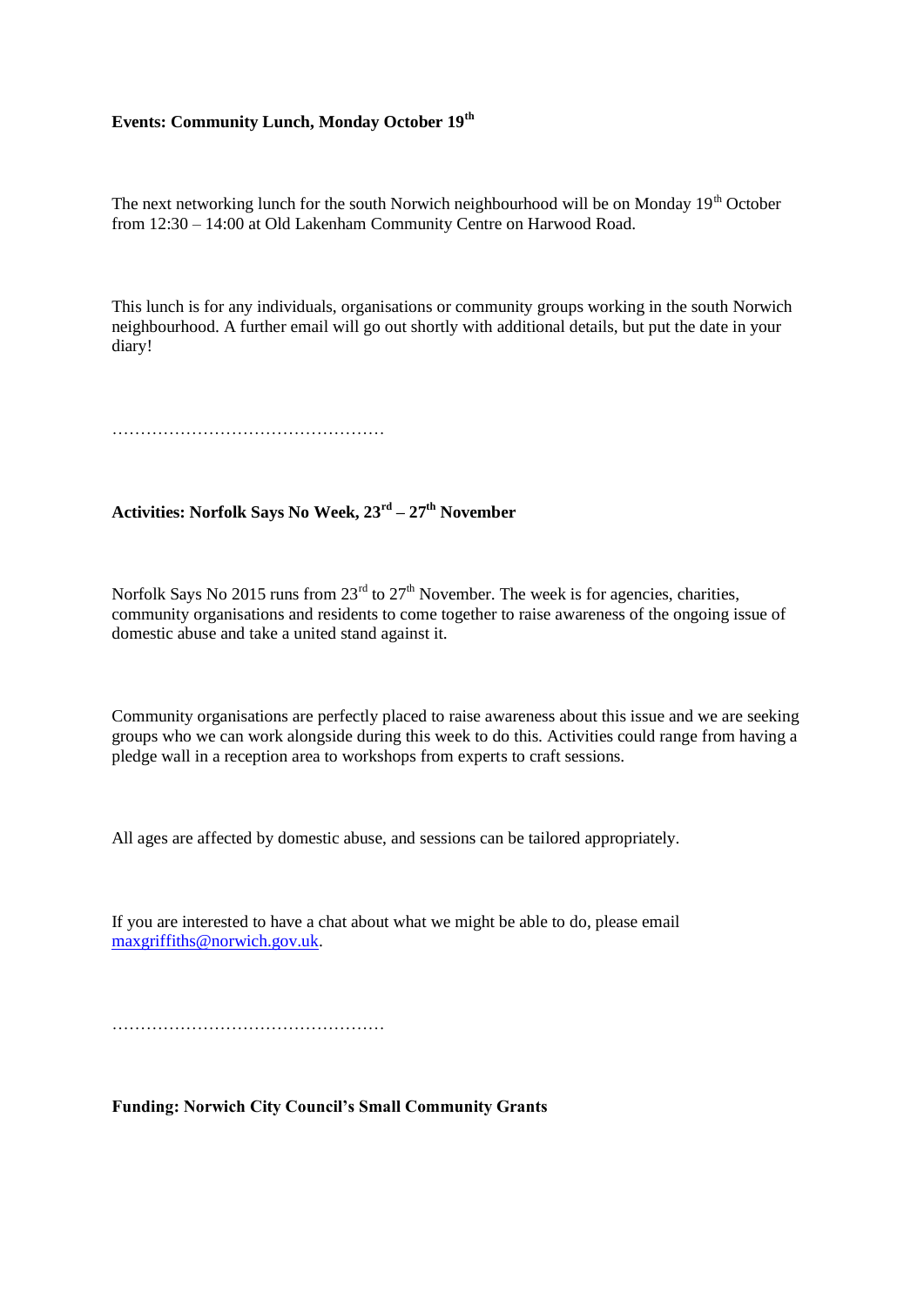The next round of the Norwich City Council small community grants programme is now open. Grants of up to £500 are available for day to day running costs, small projects or activities.

Any community group in Norwich who has an annual income of under £10,000 and has not received a grant from this fund in the past 18 months is eligible to apply.

The deadline for the next round of this funding is Friday 24 October 2015. For more details see the link below:

[http://www.norwich.gov.uk/YourCouncil/KeyDocuments/CouncilPoliciesAndStrategies/commissioni](http://www.norwich.gov.uk/YourCouncil/KeyDocuments/CouncilPoliciesAndStrategies/commissioning/Pages/SmallCommunityGrants.aspx) [ng/Pages/SmallCommunityGrants.aspx](http://www.norwich.gov.uk/YourCouncil/KeyDocuments/CouncilPoliciesAndStrategies/commissioning/Pages/SmallCommunityGrants.aspx)

…………………………………………

**Activities: Norwich Befriending Service**

Please find attached some information about the Norwich Befriending Service.

We offer a befriending service for individuals who have become socially isolated, perhaps through ill health, bereavement, or following a major life event. Our volunteers usually visit for an hour a week, and can continue visiting for up to 18 months, or even longer if required.

Our volunteers are happy to provide companionship in the home, but they can also accompany clients who would benefit from support outside the home, for example to go shopping, or to join a club or social group. All travel costs for the volunteer are reimbursed, in agreement with the client. We always try to match a local volunteer and client together, and your support in this would be much appreciated.

For further information contact [jules.alderson@voluntarynorfolk.org.uk,](mailto:jules.alderson@voluntarynorfolk.org.uk) 01603 883860.

…………………………………………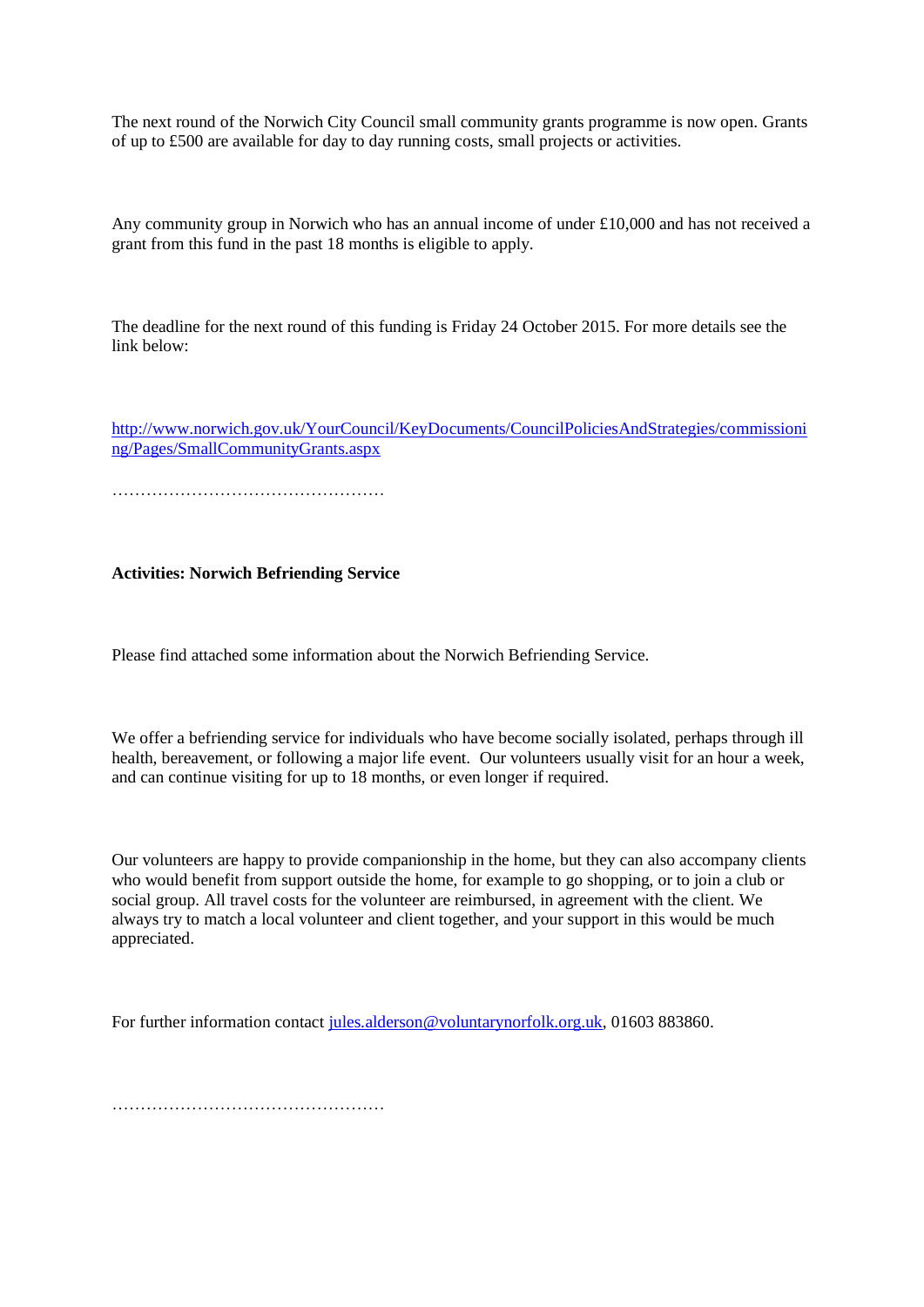## **Activities: Volunteer with North Norfolk Stories**

Please find attached information about voluntary opportunities with North Norfolk Stories.

The project is seeking volunteers from across the county and aims to bring an annual heritage festival to North Norfolk with 20 participating venues across 11 towns.

There are a range of volunteer opportunities available from event volunteers to photographers.

For more information contact Laura on [northnorfolkstories@gmail.com.](mailto:northnorfolkstories@gmail.com)

…………………………………………

**Events: The Hamlet Centre Trust Open Day**

Please find attached details about The Hamlet Centre Trust open day and music studio opening.

We would really love the local community to join us for this occasion. It takes place on Saturday  $17<sup>th</sup>$ October at The Hamlet Centre, Ella Road, NR1 4BP.

If you would like to attend, please RSVP to [admin@hamletcentre.org.uk.](mailto:admin@hamletcentre.org.uk)

…………………………………………

**Events: Come wine with me at the Base**

The base cordially invites you to join them for "Come Wine With Me - an evening of Fine Wine and Chocolate" (no experience necessary!)